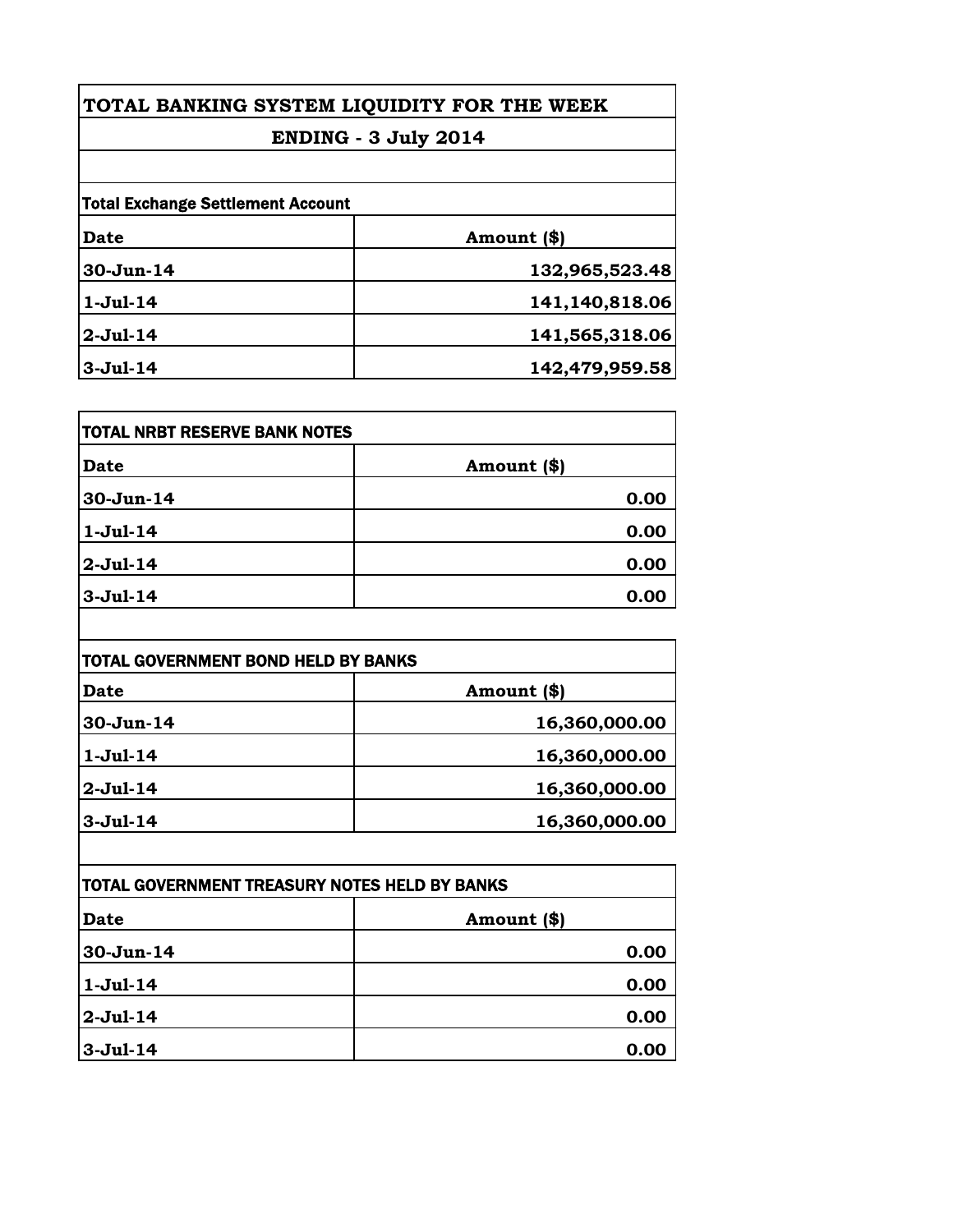| TOTAL BANKING SYSTEM LIQUIDITY FOR THE WEEK<br><b>ENDING - 11 July 2014</b> |                |             |                                          |  |
|-----------------------------------------------------------------------------|----------------|-------------|------------------------------------------|--|
|                                                                             |                |             | <b>Total Exchange Settlement Account</b> |  |
|                                                                             |                | <b>Date</b> | Amount (\$)                              |  |
| $7 - Ju1 - 14$                                                              | 144,350,781.60 |             |                                          |  |
| $8-Ju1-14$                                                                  | 146,278,053.35 |             |                                          |  |
| $9-Ju1-14$                                                                  | 145,656,407.66 |             |                                          |  |
| 10-Jul-14                                                                   | 145,863,584.95 |             |                                          |  |
| $11 -$ Jul $-14$                                                            | 145,960,589.73 |             |                                          |  |

| TOTAL NRBT RESERVE BANK NOTES |             |
|-------------------------------|-------------|
| <b>Date</b>                   | Amount (\$) |
| $7 -$ Jul $-14$               | 0.00        |
| 8-Jul-14                      | 0.00        |
| $9 - Jul - 14$                | 0.00        |
| 10-Jul-14                     | 0.00        |
| $11-Jul-14$                   | 0.00        |

| <b>TOTAL GOVERNMENT BOND HELD BY BANKS</b> |               |
|--------------------------------------------|---------------|
| <b>Date</b>                                | Amount (\$)   |
| $7 -$ Jul $-14$                            | 16,360,000.00 |
| $8 - Ju1 - 14$                             | 16,360,000.00 |
| $9 - Jul - 14$                             | 16,360,000.00 |
| 10-Jul-14                                  | 16,360,000.00 |
| $11 -$ Jul $-14$                           | 16,360,000.00 |

| TOTAL GOVERNMENT TREASURY NOTES HELD BY BANKS |             |
|-----------------------------------------------|-------------|
| Date                                          | Amount (\$) |
| $7-Jul-14$                                    | 0.00        |
| $8 - Jul - 14$                                | 0.00        |
| $9 - Jul - 14$                                | 0.00        |
| $10-Jul-14$                                   | 0.00        |
| 11-Jul-14                                     | 0.00        |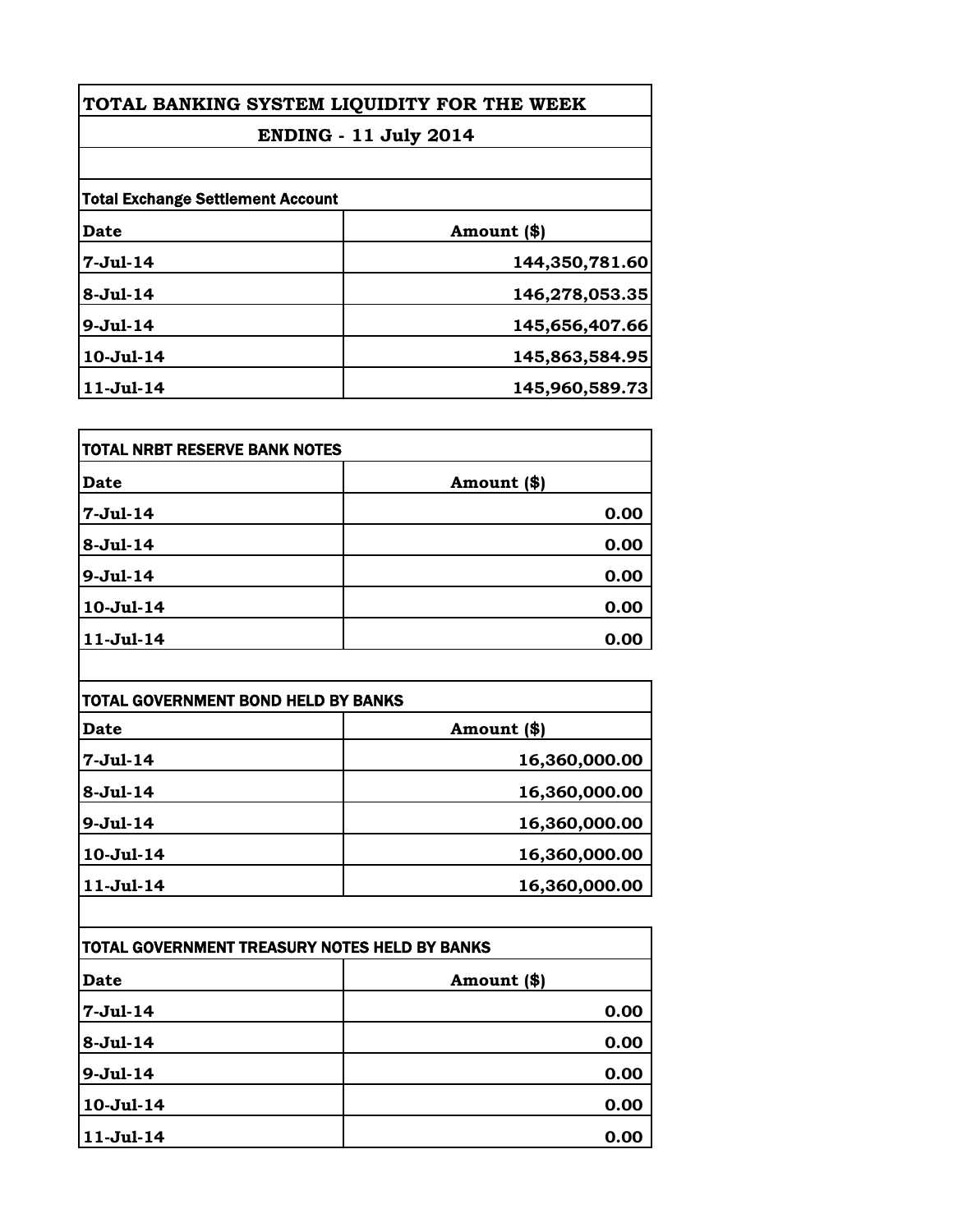| TOTAL BANKING SYSTEM LIQUIDITY FOR THE WEEK<br><b>ENDING - 18 July 2014</b> |                |                                          |             |
|-----------------------------------------------------------------------------|----------------|------------------------------------------|-------------|
|                                                                             |                | <b>Total Exchange Settlement Account</b> |             |
|                                                                             |                | Date                                     | Amount (\$) |
| 14-Jul-14                                                                   | 143,721,680.61 |                                          |             |
| 15-Jul-14                                                                   | 143,361,242.59 |                                          |             |
| $16 -$ Jul $-14$                                                            | 141,353,668.07 |                                          |             |
| 17-Jul-14                                                                   | 141,104,565.98 |                                          |             |
| 18-Jul-14                                                                   | 141,121,606.71 |                                          |             |

| TOTAL NRBT RESERVE BANK NOTES |             |
|-------------------------------|-------------|
| <b>Date</b>                   | Amount (\$) |
| 14-Jul-14                     | 0.00        |
| 15-Jul-14                     | 0.00        |
| 16-Jul-14                     | 0.00        |
| 17-Jul-14                     | 0.00        |
| 18-Jul-14                     | 0.00        |

| <b>TOTAL GOVERNMENT BOND HELD BY BANKS</b> |               |
|--------------------------------------------|---------------|
| <b>Date</b>                                | Amount (\$)   |
| $14 -$ Jul $-14$                           | 16,360,000.00 |
| 15-Jul-14                                  | 16,360,000.00 |
| $16 -$ Jul $-14$                           | 16,360,000.00 |
| $17 -$ Jul $-14$                           | 16,360,000.00 |
| 18-Jul-14                                  | 16,360,000.00 |

| TOTAL GOVERNMENT TREASURY NOTES HELD BY BANKS |             |
|-----------------------------------------------|-------------|
| <b>Date</b>                                   | Amount (\$) |
| 14-Jul-14                                     | 0.00        |
| 15-Jul-14                                     | 0.00        |
| 16-Jul-14                                     | 0.00        |
| 17-Jul-14                                     | 0.00        |
| $18 - Jul - 14$                               | 0.00        |